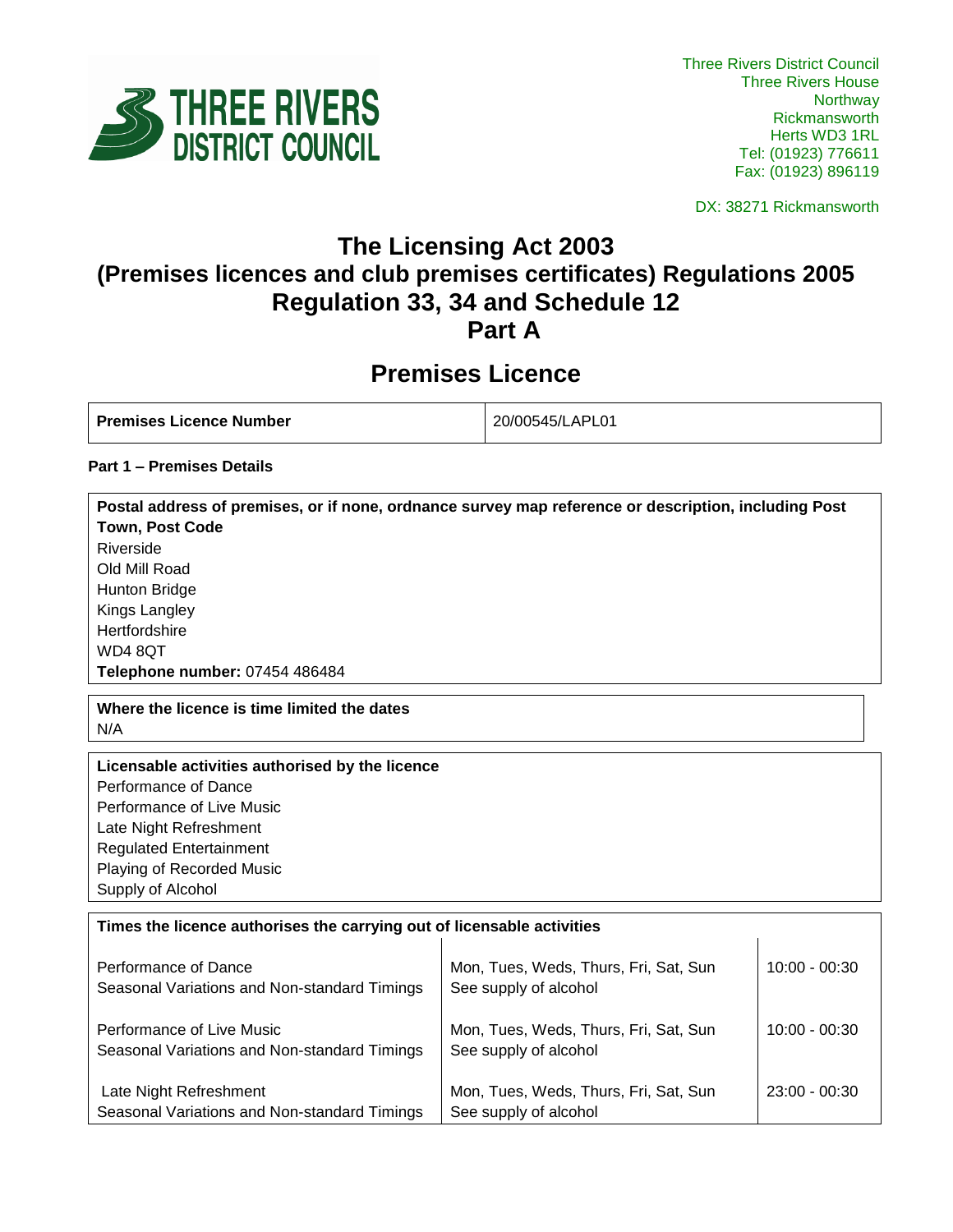| <b>Regulated Entertainment</b><br>Seasonal Variations and Non-standard Timings | Mon, Tues, Weds, Thurs, Fri, Sat, Sun<br>See supply of alcohol                                                          | $10:00 - 02:30$                                                                       |
|--------------------------------------------------------------------------------|-------------------------------------------------------------------------------------------------------------------------|---------------------------------------------------------------------------------------|
| Playing of Recorded Music<br>Seasonal Variations and Non-standard Timings      | Mon, Tues, Weds, Thurs, Fri, Sat, Sun<br>See supply of alcohol                                                          | $10:00 - 00:30$                                                                       |
| Supply of Alcohol                                                              | Mon, Tues, Weds, Thurs, Fri, Sat, Sun                                                                                   | $10:00 - 00:30$                                                                       |
| Seasonal Variations                                                            | Licensable activities to go on for one<br>additional hour during the summer months<br>(July, August and September only) | $10:00 - 01:30$                                                                       |
| Non-standard Timings                                                           | <b>Christmas Eve</b><br>Christmas Day<br>New Years Eve<br>New Years Day<br><b>Halloween Night</b>                       | $10:00 - 02:00$<br>10:00 - 02:30<br>10:00 - 02:00<br>10:00 - 02:30<br>$10:00 - 01:30$ |

| The opening hours of the premises |                                 |                 |
|-----------------------------------|---------------------------------|-----------------|
| Monday to Sunday                  |                                 | 10:00 - 01:00   |
| <b>Seasonal Variations</b>        | July, August and September only | $10:00 - 02:00$ |
| Non-standard Timings              | <b>Christmas Eve</b>            | $10:00 - 02:00$ |
|                                   | Christmas Day                   | $10:00 - 02:30$ |
|                                   | New Years Eve                   | $10:00 - 02:00$ |
|                                   | New Years Day                   | $10:00 - 02:30$ |
|                                   | <b>Halloween Night</b>          | $10:00 - 01:30$ |
|                                   |                                 |                 |

**Where the licence authorises supplies of alcohol whether these are on and/or off supplies** Alcohol is supplied for consumption on the premises

### **Part 2**

**Name, (registered) address, telephone number and email (where relevant) of holder of premises licence** Old Mill Riverside Mansion Ltd Suite 5 Sovereign House 1 Albert Place London N3 1QB Email: Tel:

**Registered number of holder, for example company number, charity number (where applicable)** N/A

**Name, address and telephone number of designated premises supervisor where the premises licence authorises for the supply of alcohol** Miss Victoria Gutsul

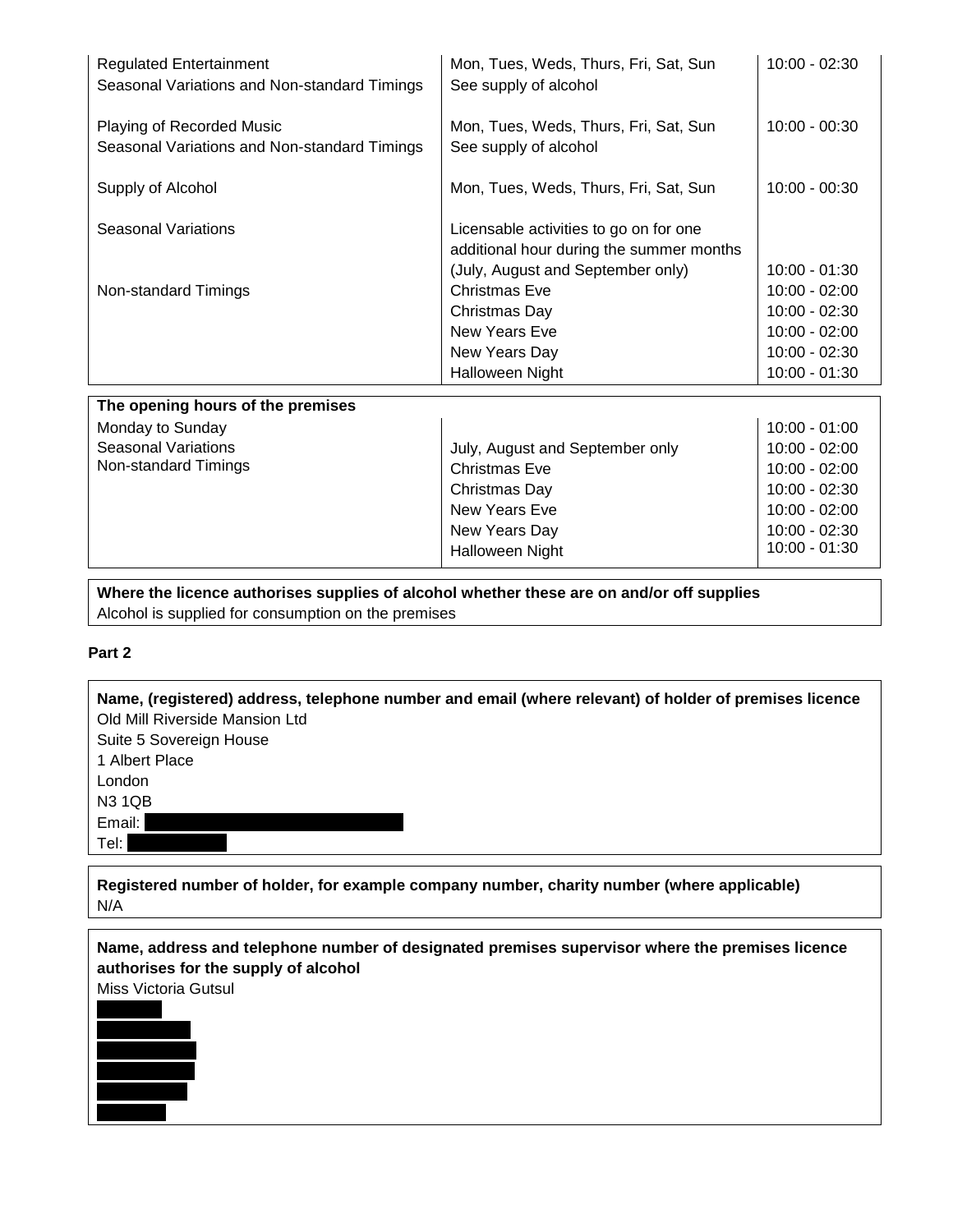## **Personal licence number and issuing authority of personal licence held by designated premises supervisor where the premises licence authorises for the supply of alcohol** Personal licence number: 20/00002/LAPER Licensing Authority: Three Rivers District Council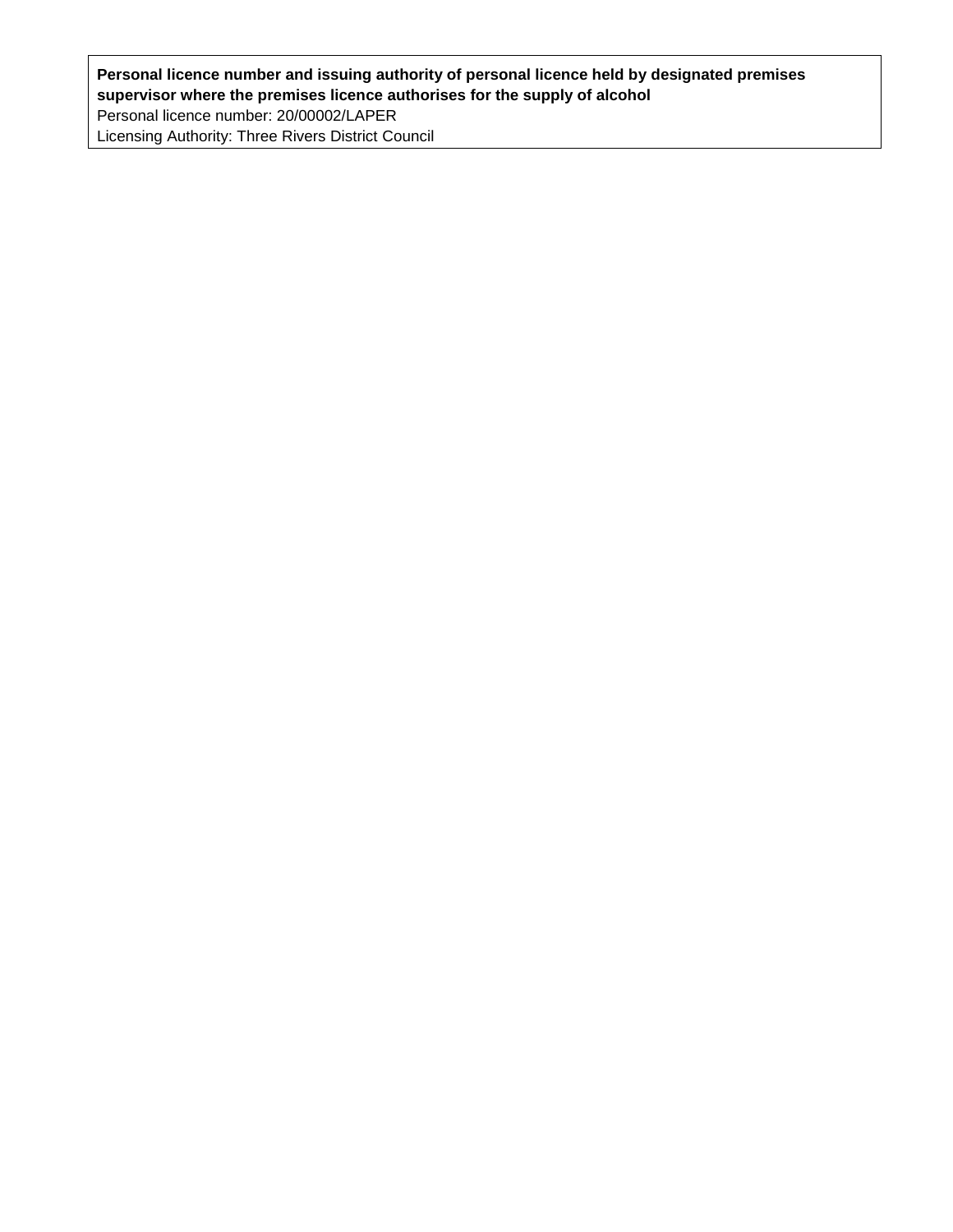#### **Annex 1 – Mandatory conditions**

For the purposes of this schedule "the act" means the Licensing Act 2003

"Anti-Social Behaviour" has the meaning given in Section 36 of the Anti-Social Behaviour Act 2003;

"Disability" has the meaning given in section 1 of the Disability Discrimination Act 1995;

"Relevant Premises" has the meaning given in paragraphs (a) and (b) of the definition in section 153(4) of the Act (the relevant parts of which are attached to this licence).

Mandatory Condition - s19 of the Licensing Act 2003

No supply of alcohol may be made under the premises licence;

(a) at a time when there is no designated premises supervisor in respect of the premises licence, or

(b) at a time when the designated premises supervisor does not hold a personal licence or his personal licence is suspended.

Every supply of alcohol under the premises licence must be made by a person who holds a personal licence.

MANDATORY CONDITIONS SPECIFIED BY THE LICENSING ACT 2006 (MANDATORY LICENSING CONDITIONS) ORDER 2010 AS AMENDED BY THE LICENSING ACT 2003 (MANDATORY CONDITIONS) (AMENDMENT) ORDER 2014:

#### **Mandatory Condition 1**

(1) The responsible person must ensure that staff on relevant premises do not carry out, arrange or participate in any irresponsible promotions in relation to the premises.

(2) In this paragraph, an irresponsible promotion means any one or more of the following activities, or substantially similar activities, carried on for the purpose of encouraging the sale or supply of alcohol for consumption on the premises—

(a) games or other activities which require or encourage, or are designed to require or encourage, individuals to—

(i) drink a quantity of alcohol within a time limit (other than to drink alcohol sold or supplied on the premises before the cessation of the period in which the responsible person is authorised to sell or supply alcohol), or

(ii) drink as much alcohol as possible (whether within a time limit or otherwise);

(b) provision of unlimited or unspecified quantities of alcohol free or for a fixed or discounted fee to the public or to a group defined by a particular characteristic in a manner which carries a significant risk of undermining a licensing objective;

(c) provision of free or discounted alcohol or any other thing as a prize to encourage or reward the purchase and consumption of alcohol over a period of 24 hours or less in a manner which carries a significant risk of undermining a licensing objective;

(d) selling or supplying alcohol in association with promotional posters or flyers on, or in the vicinity of, the premises which can reasonably be considered to condone, encourage or glamorise anti-social behaviour or to refer to the effects of drunkenness in any favourable manner;1. A relevant person shall ensure that no alcohol is sold or supplied for consumption on or off the premises for a price which is less than the permitted price.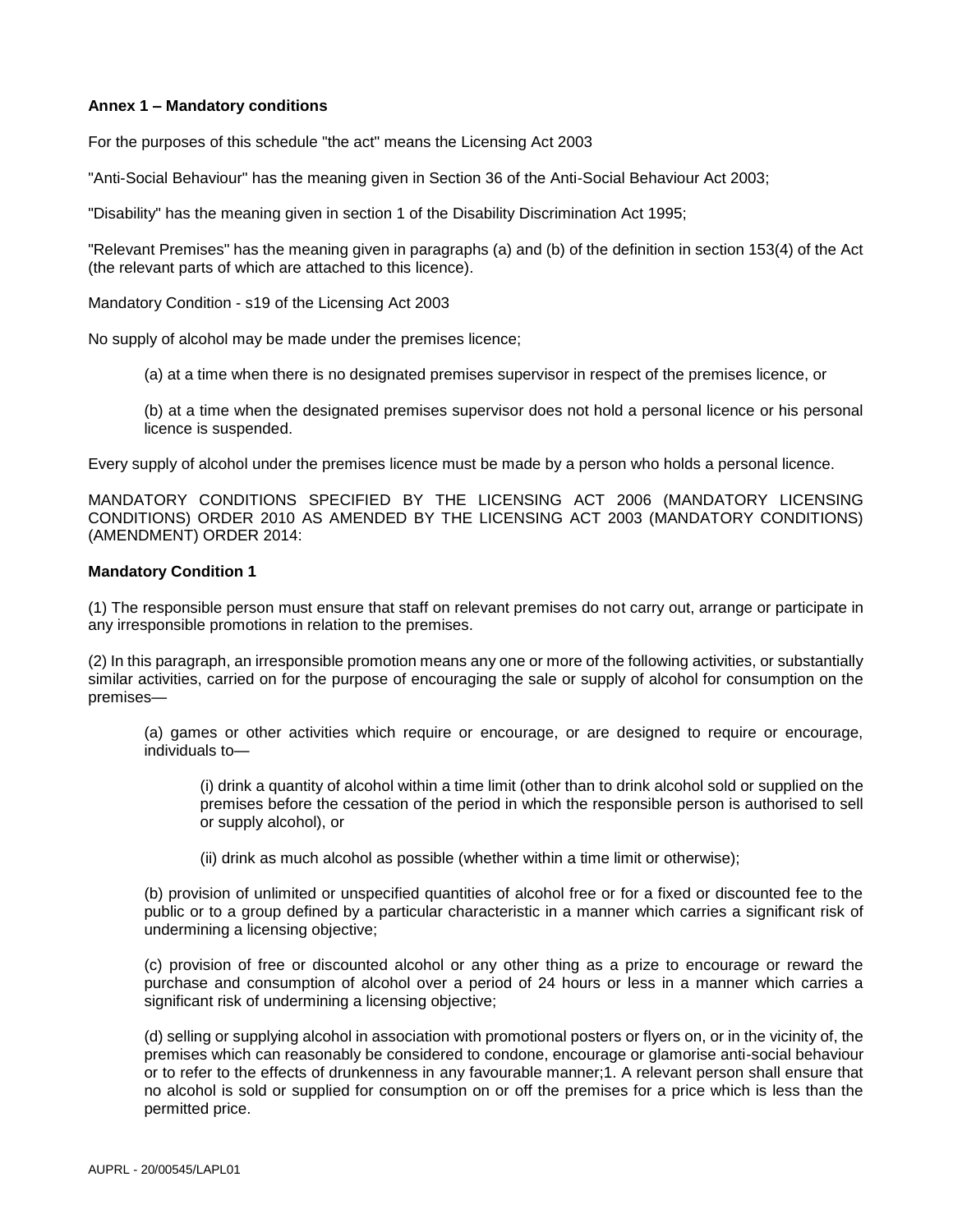(e) dispensing alcohol directly by one person into the mouth of another (other than where that other person is unable to drink without assistance by reason of disability).

#### **Mandatory Condition 2**

The responsible person must ensure that free potable water is provided on request to customers where it is reasonably available.

#### **Mandatory Condition 3**

(1) The premises licence holder or club premises certificate holder must ensure that an age verification policy is adopted in respect of the premises in relation to the sale or supply of alcohol.

(2) The designated premises supervisor in relation to the premises licence must ensure that the supply of alcohol at the premises is carried on in accordance with the age verification policy.

(3) The policy must require individuals who appear to the responsible person to be under 18 years of age (or such older age as may be specified in the policy) to produce on request, before being served alcohol, identification bearing their photograph, date of birth and either—

(a) a holographic mark, or

(b) an ultraviolet feature.

#### **Mandatory Condition 4**

The responsible person must ensure that—

(a) where any of the following alcoholic drinks is sold or supplied for consumption on the premises (other than alcoholic drinks sold or supplied having been made up in advance ready for sale or supply in a securely closed container) it is available to customers in the following measures—

(i) beer or cider: ½ pint;

(ii) gin, rum, vodka or whisky: 25 ml or 35 ml; and

(iii) still wine in a glass: 125 ml;

(b) these measures are displayed in a menu, price list or other printed material which is available to customers on the premises; and

(c) where a customer does not in relation to a sale of alcohol specify the quantity of alcohol to be sold, the customer is made aware that these measures are available."

#### **Mandatory Condition 5**

1. A relevant person shall ensure that no alcohol is sold or supplied for consumption on or off the premises for a price which is less than the permitted price.

2. For the purposes of the condition set out in paragraph 1—

- (a) "duty" is to be construed in accordance with the Alcoholic Liquor Duties Act 1979(a);
- (b) "permitted price" is the price found by applying the formula—

 $P = D + (D \times V)$ 

where—

(i) P is the permitted price,

(ii) D is the amount of duty chargeable in relation to the alcohol as if the duty were charged on the date of the sale or supply of the alcohol, and

(iii) V is the rate of value added tax chargeable in relation to the alcohol as if the value added tax were charged on the date of the sale or supply of the alcohol;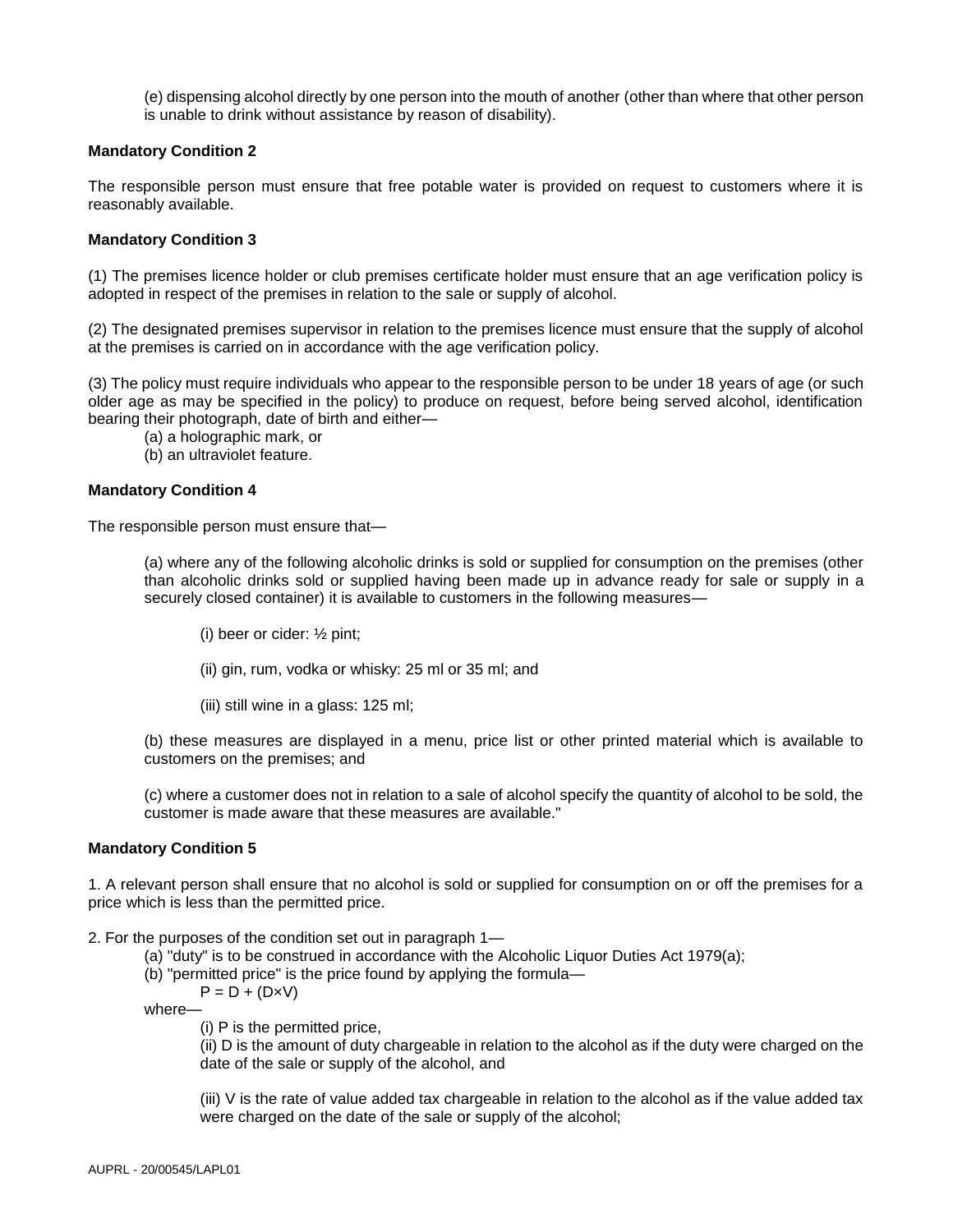(c) "relevant person" means, in relation to premises in respect of which there is in force a premises licence—

(i) the holder of the premises licence,

- (ii) the designated premises supervisor (if any) in respect of such a licence, or
- (iii) the personal licence holder who makes or authorises a supply of alcohol under such a licence;

(d) "relevant person" means, in relation to premises in respect of which there is in force a club premises certificate, any member or officer of the club present on the premises in a capacity which enables the member or officer to prevent the supply in question; and

(e) "valued added tax" means value added tax charged in accordance with the Value Added Tax Act 1994(a).

3. Where the permitted price given by Paragraph (b) of paragraph 2 would (apart from this paragraph) not be a whole number of pennies, the price given by that sub-paragraph shall be taken to be the price actually given by that sub-paragraph rounded up to the nearest penny.

4. (1) Sub-paragraph (2) applies where the permitted price given by Paragraph (b) of paragraph 2 on a day ("the first day") would be different from the permitted price on the next day ("the second day") as a result of a change to the rate of duty or value added tax.

 (2) The permitted price which would apply on the first day applies to sales or supplies of alcohol which take place before the expiry of the period of 14 days beginning on the second day.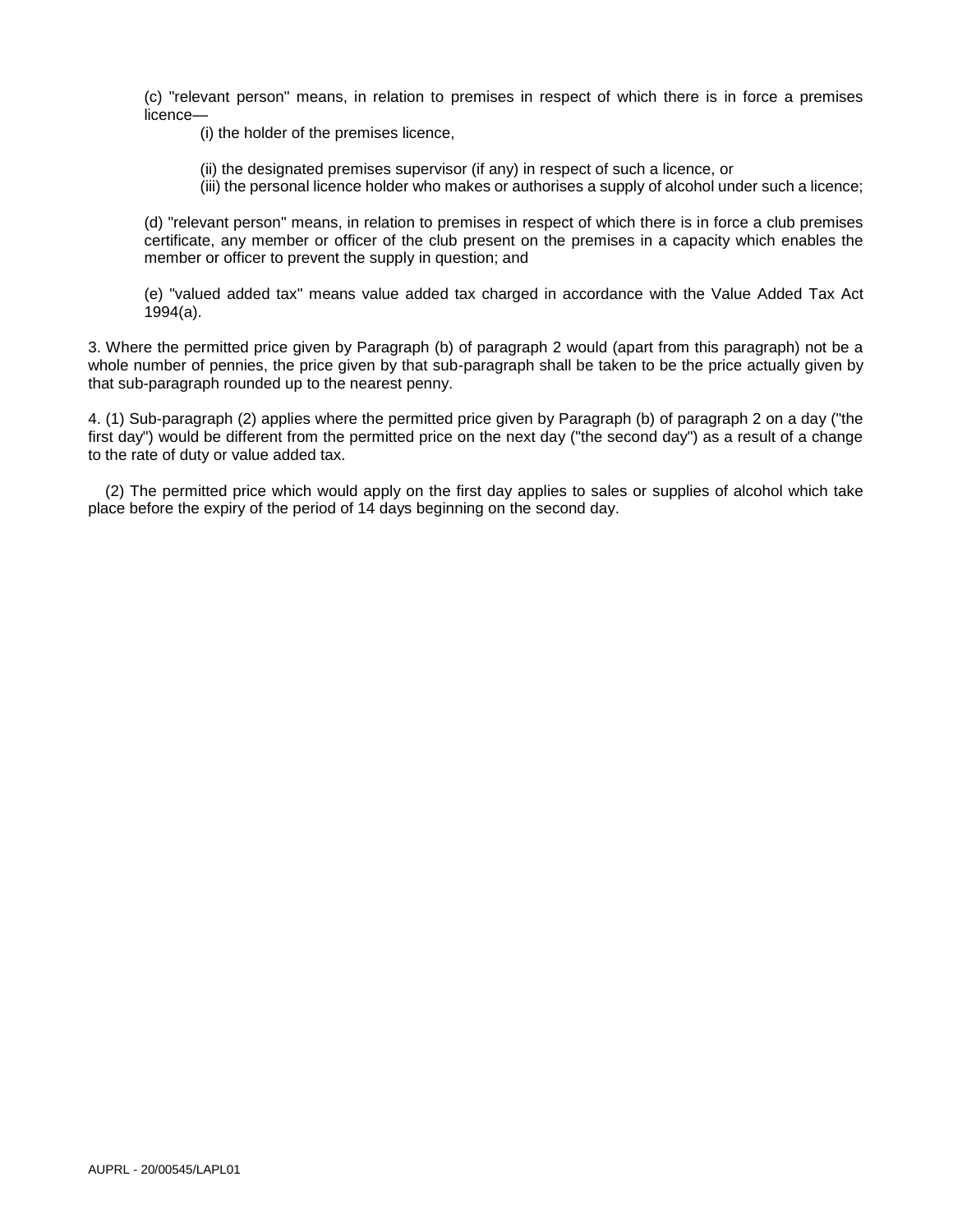#### **Annex 2 – Conditions consistent with the Operating Schedule**

1. The premises will promote all the four Licensing Objectives by first complying with other legislations such as, Food Safety Act 1990, Health & Safety At Work Act 1974, The Regulatory Reform (Fire Safety) Order 2005, Employment Act, Equality Act, etc.

2. CCTV shall be installed inside and outside the premises. The Camera will cover both the internal and external parts of the premises. Recording must be constant and kept for a minimum of 31 days. The dates and time settings on the CCTV must be correct. A trained member of Staff will be on duty to operate the system whenever the premises is open. Signage will be displayed at the premises reminding customers of the presence and recording of a CCTV System.

3. Two SIA registered Door Supervisors shall be employed to oversee the entrance and exercise control at the premises and ensure maximum occupancy is not exceeded.

4. Management will ensure staff members are adequately trained on anti-violent strategies to prevent disorderly conduct, or any kind of anti-social behaviour.

5. The premises and the surrounding areas will be patrolled by two Door supervisors to ensure the safety and comfort of patrons and guests.

6. Fire notices and fire procedures will be clearly displayed at the premises, while highlighting the fire exits signage and exit routes.

7. Emergency lighting systems will be installed and maintained. Fire-fighting and marine safety equipment shall be frequently serviced and maintained, while fire drills will be carried out to test alarm systems and implement the fire procedures. Staff will be trained on evacuation procedures and the use of all fire-fighting and marine safety equipment comprising of floaters, life jackets, shall be well kept and maintained.

8. The premises will employ the services of two professional life guards whenever events and functions are carried out. Adequate barriers will be installed at the riversides to prevent falls. Patrols will be carried out to ensure safety around these barriers.

9. An adequately stock first aid box shall be provided and kept at the premises. This will be managed by a trained first aider.

9. Lighting shall be kept in good order, all electrical equipment will be tested and certified by qualified professional.

10. Public liability Insurance will be in place and regularly reviewed based on risk assessment. Maximum Occupancy Capacity shall be controlled and managed by the door supervisors.

11. Prominent notices will be displayed near the exit routes requesting customers to leave promptly and quietly. Customers will be reminded to have respect for the neighbours when they are leaving the premises.

12. Deliveries of stock shall be made during the daytime (between 10am - 4pm). Waste shall be disposed responsibly so as not to disturb the neighbours.

13. Noise break-outs from amplified music will be controlled by the installation of Noise Limiting Devices, which will be set by the Noise Nuisance Team of the Three Rivers District Council's Environmental Health Department.

14. Guests and Patrons coming into the premises, shall be transported in coaches and shuttle buses from set locations where adequate spaces for car parks. Patrons will be reminded when embarking and disembarking from coaches and shuttle buses, to have respect for the neighbours by maintaining quietness.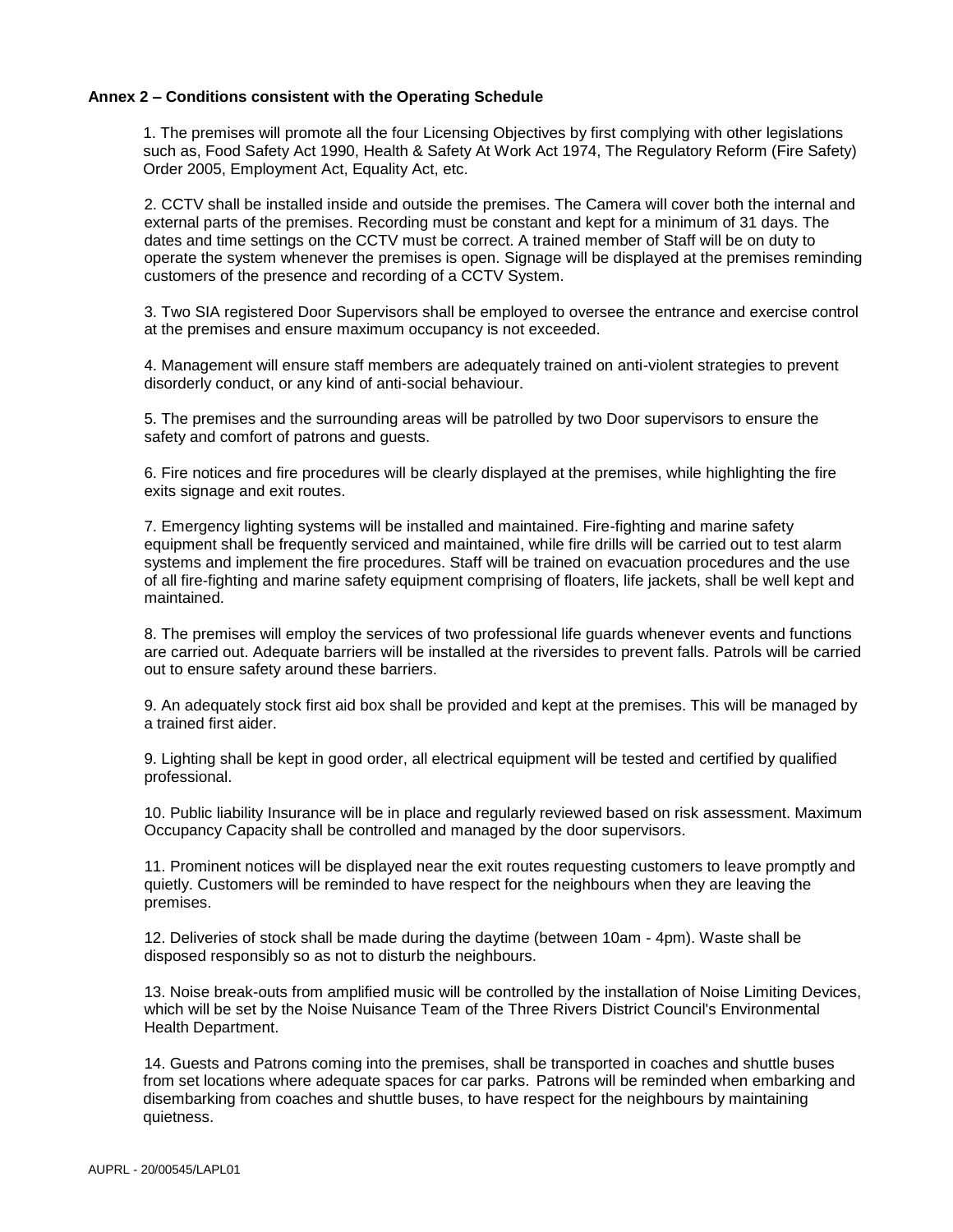15. Contact details of the DPS, shall be made available to the residents in the area in any event of complaint. The time and nature of such complaints shall be entered into the incidence record book, and the response action plan of such complaints, shall be made known to the complainant.

16. A 'Challenge 25' shall be adopted as the age verification policy at the premises. Anyone purchasing alcohol, who appears under 25, will be challenged to produce photographic ID. The acceptable forms of IDs will be; valid Passport, Photo Card Drivers Licence, Photographic ID with the PASS Hologram. No ID No Sale Policy shall be implemented at the premises. All refusals shall be documented and record of refusals will record the date, time of refusal, and the name of the staff that refused the sale. Front line staff will be trained and re-trained on underage prevention sales strategy and confidence to challenge.

17. Training records shall be kept on the premises and made available on request by the Police and authorised officers of Three Rivers District Council.

18. Unaccompanied children shall not be allowed on the premises. Children will not be admitted on the premises after 21:00.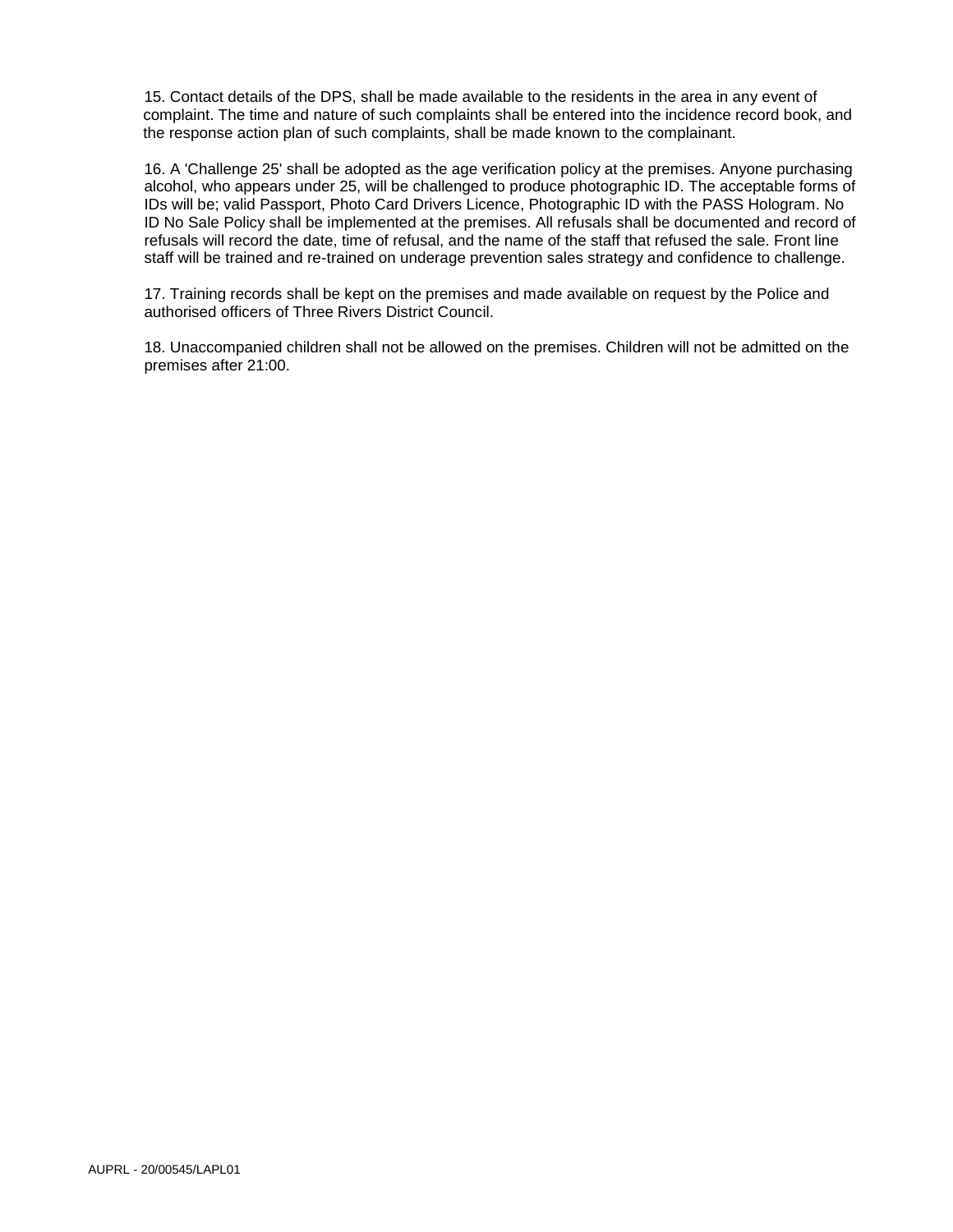**Annex 3 – Conditions attached after a hearing by the licensing authority**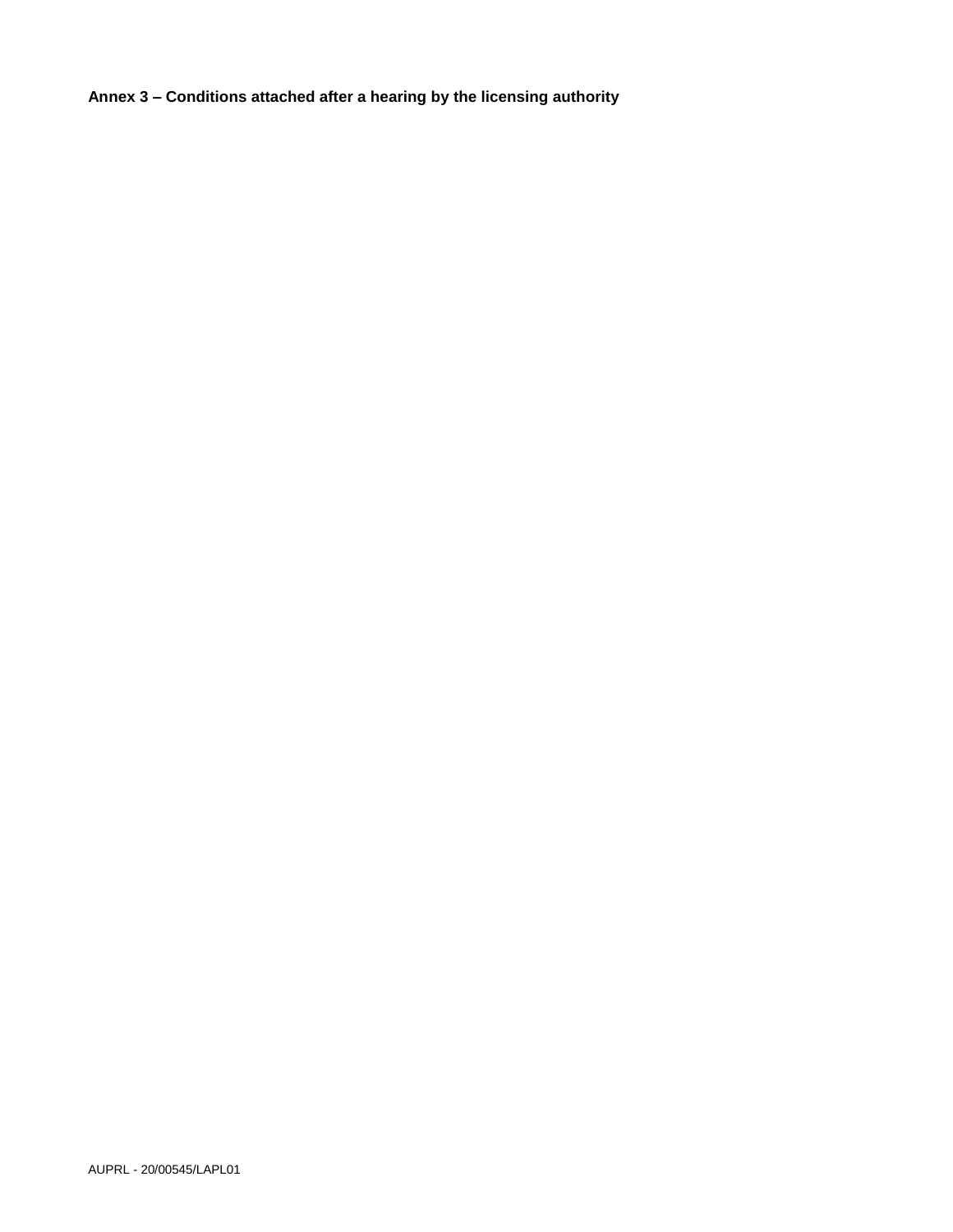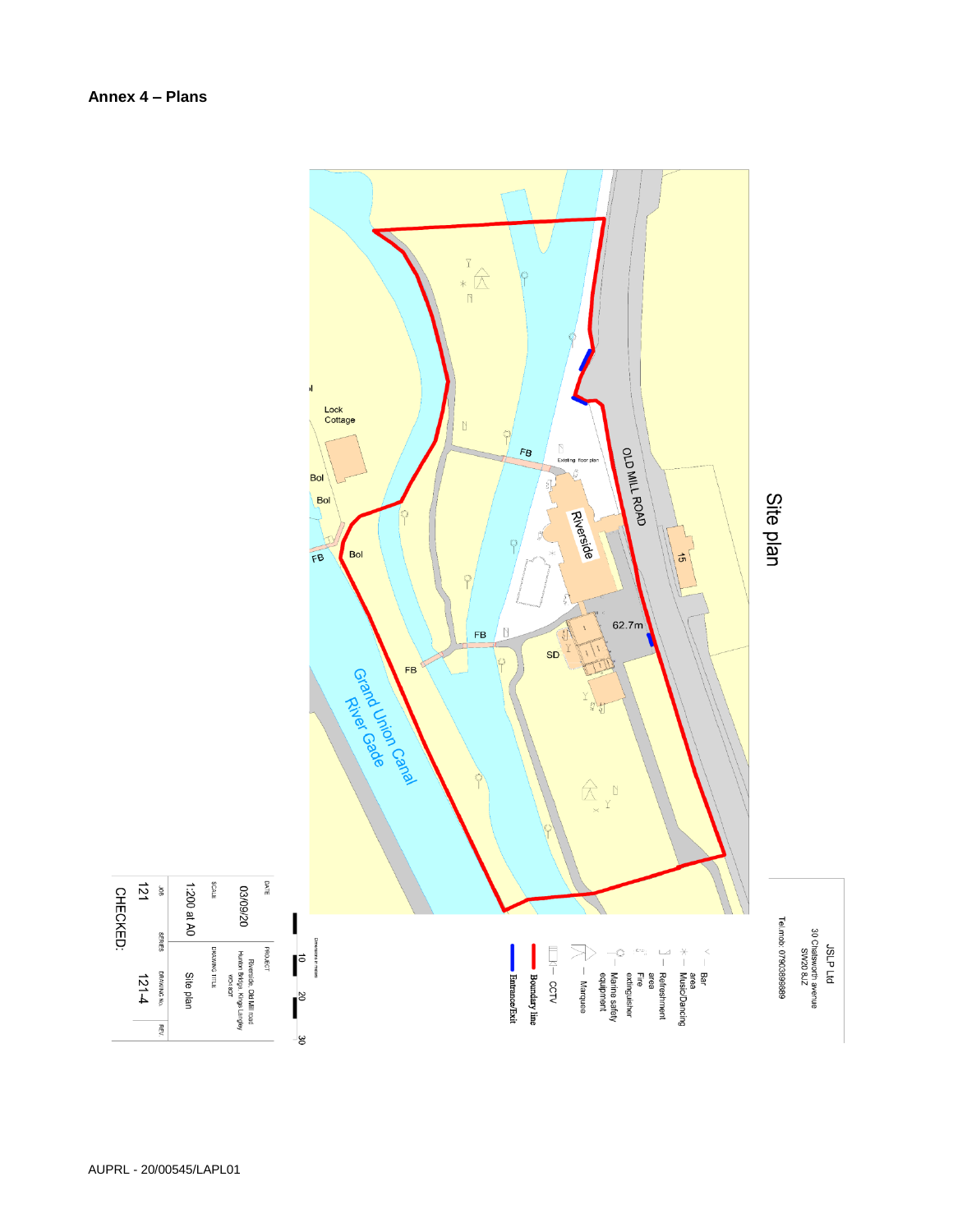

DX: 38271 Rickmansworth

 $\mathbf{I}$ 

# **The Licensing Act 2003 Part B Premises Licence Summary**

**Premises Licence Number** 20/00545/LAPL01

**Part 1 – Premises Details**

**Postal address of premises, or if none, ordnance survey map reference or description, including Post Town, Post Code** Riverside Old Mill Road Hunton Bridge Kings Langley **Hertfordshire** WD4 8QT **Telephone number:** 07454 486484

**Where the licence is time limited the dates** N/A

**Licensable activities authorised by the licence**  Performance of Dance Performance of Live Music Late Night Refreshment Regulated Entertainment Playing of Recorded Music Supply of Alcohol

**Times the licence authorises the carrying out of licensable activities** 

| Performance of Dance<br>Seasonal Variations and Non-Standard<br>Timings | Mon, Tues, Weds, Thurs, Fri, Sat, Sun<br>See supply of alcohol | $10:00 - 00:30$ |
|-------------------------------------------------------------------------|----------------------------------------------------------------|-----------------|
|                                                                         | Mon, Tues, Weds, Thurs, Fri, Sat, Sun                          | $10:00 - 00:30$ |
| Performance of Live Music                                               | See supply of alcohol                                          |                 |
| Seasonal Variations and Non-Standard                                    |                                                                |                 |
| Timings                                                                 | Mon, Tues, Weds, Thurs, Fri, Sat, Sun                          | $23:00 - 00:30$ |
|                                                                         | See supply of alcohol                                          |                 |
| Late Night Refreshment                                                  |                                                                |                 |
| Seasonal Variations and Non-Standard                                    | Mon, Tues, Weds, Thurs, Fri, Sat, Sun                          | $10:00 - 02:30$ |
| Timings                                                                 | See supply of alcohol                                          |                 |
|                                                                         |                                                                |                 |
| <b>Regulated Entertainment</b>                                          | Mon, Tues, Weds, Thurs, Fri, Sat, Sun                          | $10:00 - 00:30$ |

 $\blacksquare$